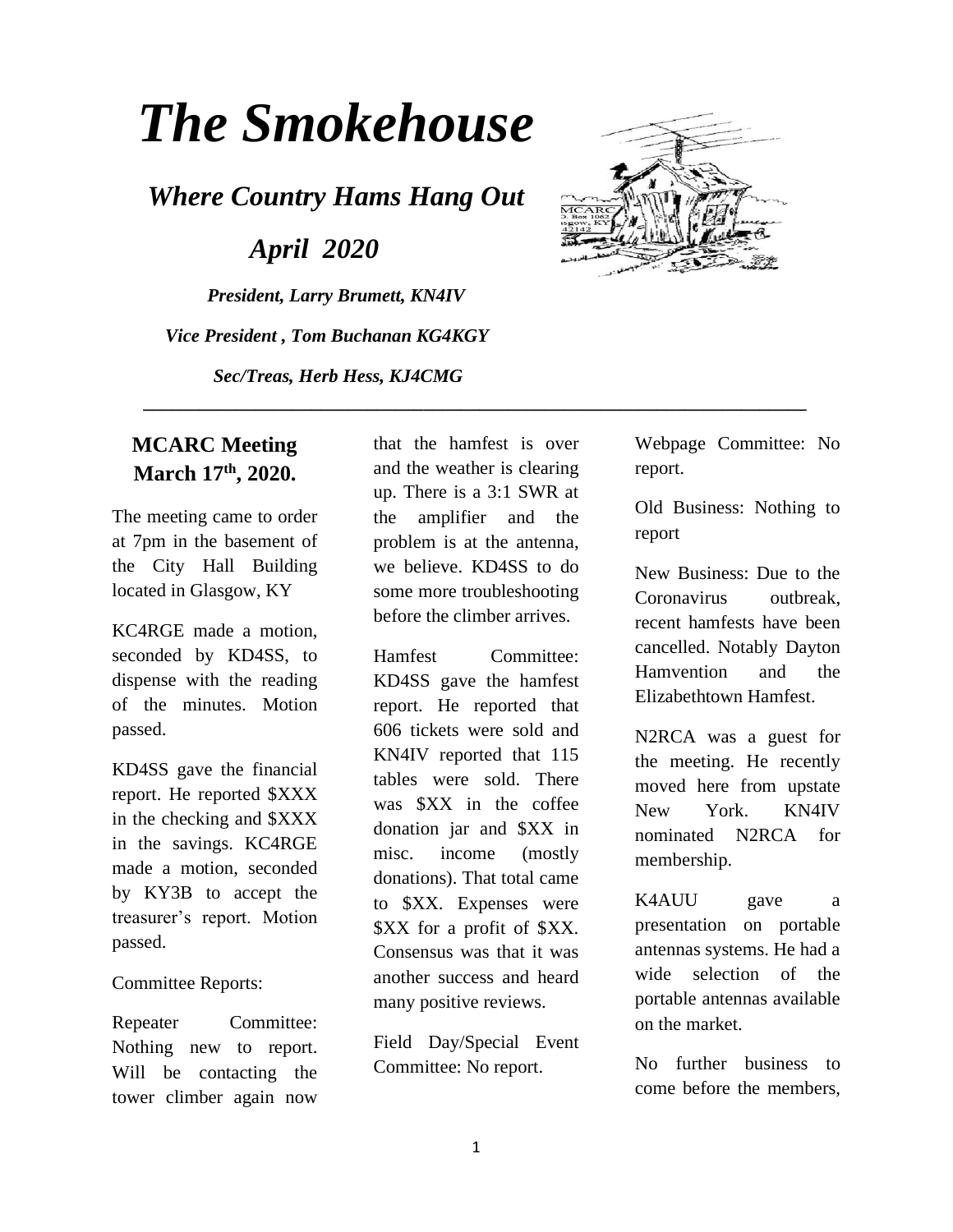KC4RGE made a motion, seconded by KD4SS, to adjourn. Motion passed. There were seven members and one guest present at the meeting.



### **FCC Levies \$18,000 Fine on Louisiana Amateur Radio Licensee**

In an enforcement case prompted by complaints filed in 2017, the FCC has imposed an \$18,000 forfeiture on Jerry W. Materne, KC5CSG, of Lake Charles, Louisiana, for intentional interference and failure to identify. The FCC had proposed the fine in a *Notice of Apparent Liability* (*[NAL](https://docs.fcc.gov/public/attachments/DA-18-762A1.pdf)*) in the case in July 2018, and, based on Materne's response to the *NAL*, the agency affirmed the fine in a March 12 *Forfeiture Order* (*[FO](https://docs.fcc.gov/public/attachments/DA-20-255A1.pdf)*).

As the FCC recounted in the *FO*, an FCC agent "observed Materne causing intentional interference to a local repeater by generating digital noise into an analog radio." The agent further reported that Materne failed to transmit his call sign, as required.

Materne disputed the FCC's findings, arguing

that the *NAL* should be canceled because the agent "was mistaken in his determination that the source of the interference was Materne's station" as his radio was not capable of operating on the repeater frequency in question, the FCC said in the *NO*. Materne also asserted that he is unable to pay the fine and suggested in his response that the FCC should be able to access his financial information.

The FCC countered that the radio the agent observed in Materne's possession was capable of operating on the frequency in question. "We therefore are unpersuaded…that the proposed forfeiture should be cancelled because, he alleges, he was not the party causing interference to the repeater and the radio in his possession could not operate on the frequency in question," the FCC said in affirming the findings of the *NAL*. "We are also unpersuaded by Materne's argument that he lacks the ability to pay the full \$18,000 forfeiture." The FCC said Materne failed to provide the FCC with proof of inability to pay, as required by the *NAL*.

The FCC gave Materne 30 days to pay the fine, or face having the case turned over to the US Department of Justice for enforcement.



## **Errata to 2020 – 2024 Amateur Extra-Class Question Pool Released**

The NCVEC Question Pool Committee has issued **[errata](http://www.ncvec.org/page.php?id=356)** to the new (2020 – 2024) Amateur Extra-class question pool that goes into effect on July 1. Most changes are minor, involving typographical or style errors.

In the syllabus at the top of the pool:

**E1C** — Changed "bandwith" to "bandwidth"

**E3B** — In sub-element heading, deleted "grayline"

**E9D** — Changed "feedpoint" to "feed point"

In sub-element 3, changed "41 questions" to "40 questions."

In the question pool:

 $E1C13$  — In answer C, changed "Utilities Telecom Council" to "Utilities Technology Council (UTC)"

**E1C14** — In question, changed "Utilities Telecom Commission" to "Utilities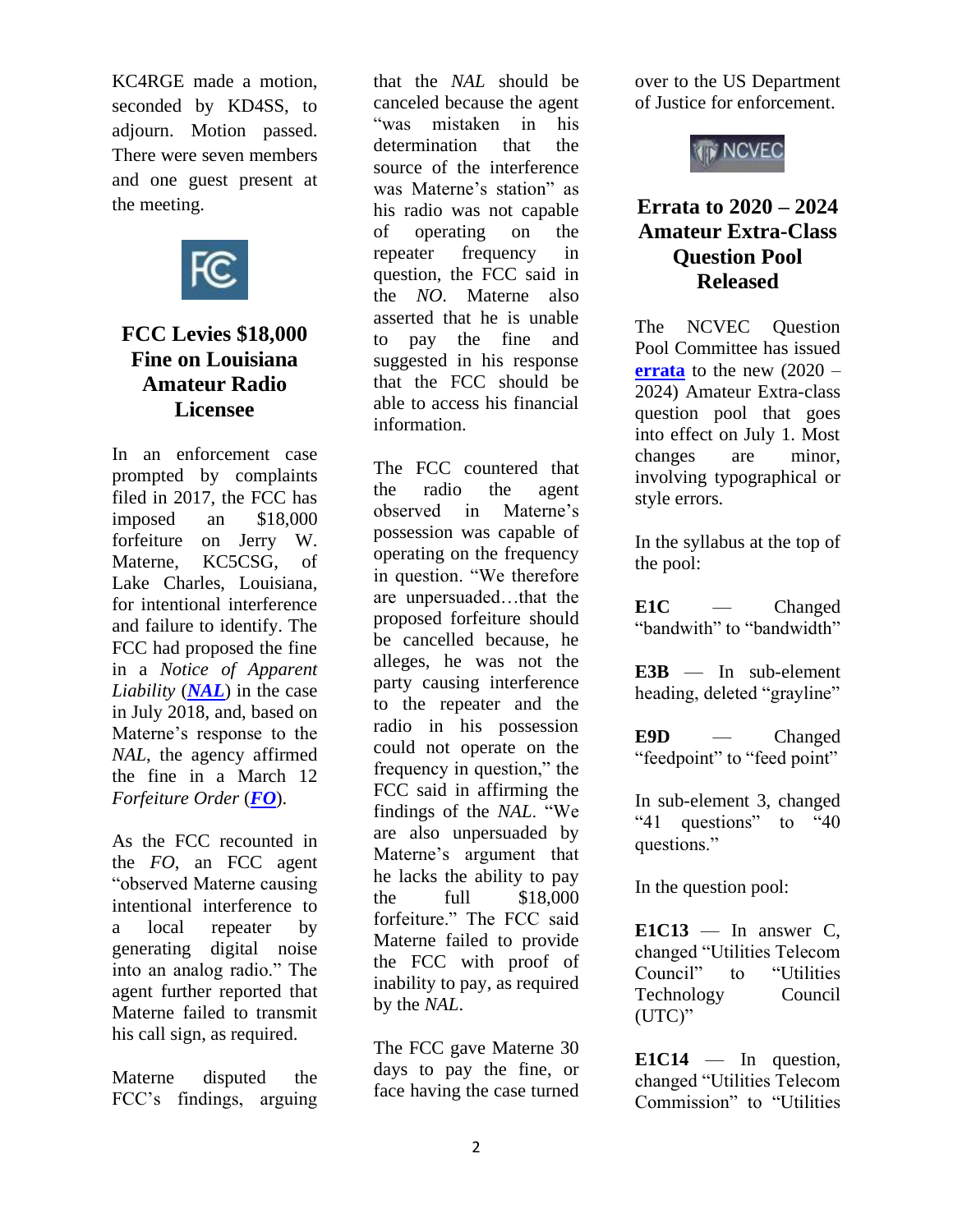Technology Council (UTC)"

**E1D03** — In answer, choices C and D, changed "earth" to "Earth"

**E2A02** — In question, changed "inverted" to "inverting"

**E3B** — In sub-element heading, deleted "grayline"

**E3B08** — Question withdrawn from pool and marked as deleted. The remaining questions in E3B were not renumbered, leaving 11 questions.

**E5B04** — In question, changed "220 microfarad" and "1 megohm" to "220 microfarad" and "1 megohm"

**E7C09** — In answer B, added a space between "1" and " $kHz$ "

**E8C10** — In question, changed "symbol" to "data"

**E9C02** — In question, changed "1/4 wavelength" to "1/4-wavelength"

**E9C03** — In question, changed "1/2 wavelength" to "1/2-wavelength"

**E9D** — in sub-element heading, changed "feedpoint" to "feed point"

**E9E09** — Removed brackets after answer (C).

The Amateur Extra-class question pool will be updated to reflect these changes. **[Submit](mailto:qpcinput@ncvec.org)** feedback or questions to the Question Pool Committee.



# **Dayton Hamvention Announces Cancelation of 2020 Show**

For the first time in its 68 year history, Dayton Hamvention® will not take place this year, due to concerns about the coronavirus outbreak. The glum news was not entirely unexpected, given widespread cancellations of public gatherings and a national state of emergency.

"The Hamvention Executive Committee has been monitoring the COVID19 pandemic. We have worked very closely with our local and state health departments. It is with a very heavy heart the Hamvention Executive Committee has decided to cancel Hamvention for this<br>vear." Hamvention Hamvention General Chair Jack Gerbs,

WB8SCT, said in announcing the cancellation on March 15. "This decision is extremely difficult for us, but with around 2 months until the Great Gathering we felt this action necessary. More specific details regarding the closure will soon be posted. Thank you for your understanding in this time of international crisis."

The Dayton Hamvention cancellation comes less than a week after the International DX Convention in Visalia, California, called off this year's show. The Dayton Amateur Radio Association (DARA) sponsors Hamvention.

Since 2017, Hamvention has been held each May at the Greene County Fairgrounds and Expo Center in Xenia, Ohio. The international gathering attracted more than 32,000 visitors in 2019.

Hamvention's

announcement has caused the cancellation of other associated events. These include Contest University, the Contest Dinner, and the Top Band Dinner.